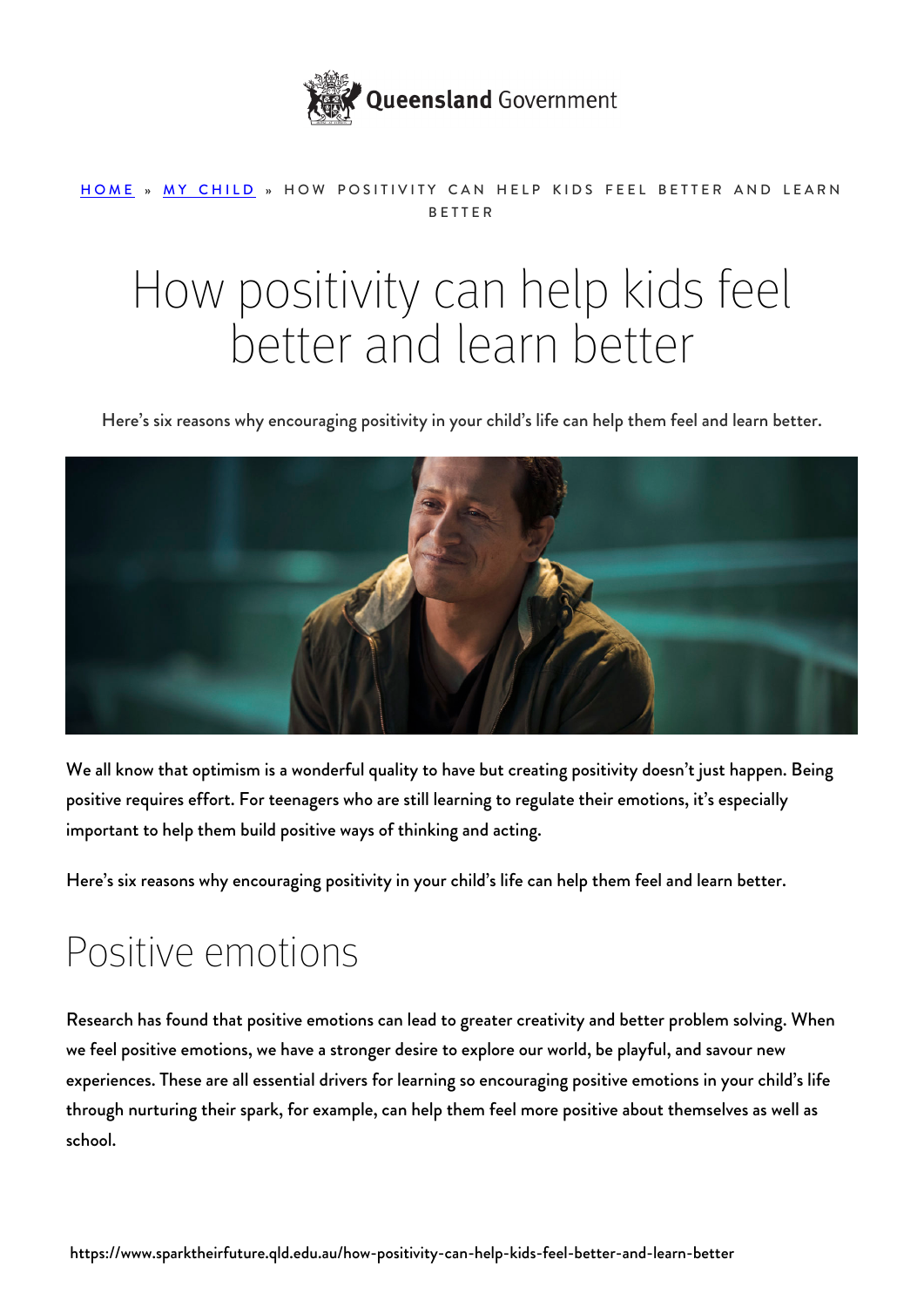# Positive thoughts

Encourage your child to avoid comparing themselves to others and focus on their own strengths and what makes them special. [Celebrate their wins](https://www.sparktheirfuture.qld.edu.au/why-celebrating-wins-can-help-your-child/) and when your child experiences failure, help them turn it into a positive. Encourage them to see it as something valuable they can learn from. Explain to them that mistakes are an opportunity to learn and that by sticking at it, they will eventually succeed.

#### Positive habits

Achieving a positive mindset tends to come from lots of little changes rather than one big decision. Helping your child establish healthy habits can help them replace negative coping mechanisms. But research tells us that it takes 66 days to build a habit so it's all about doing something over and over again. To help your child create good habits, see if you can help them work out what triggers their poor habits so they can understand their own behaviour patterns. Try and replace bad habits with good ones such as replacing sugary cereal at breakfast with a fruit smoothie or encouraging your child to walk to the bus rather than be driven. Reward your child for sticking to good habits and let them know you notice how hard they are trying. See if one of their friends would like to buddy up with them to work towards creating a good habit together.

### Positive people

Research has found that young people who have mentor-like relationships with trusted adults are more likely to complete the tasks they start, remain calm in the face of challenges, show interest in learning new things, and engage in activities at school. Encouraging your child to [connect with trusted adults](https://www.sparktheirfuture.qld.edu.au/how-trusted-adults-can-help-nurture-your-childs-spark/) in your extended family, a family friend, or a teacher at school, can help them develop their spark while contributing to their positive mental health and wellbeing.

#### Positive routines

Being in a positive and healthy environment can help your child feel more positive about themselves and give them the tools they need to be a positive thinker. Regular sleep, regular exercise and a regular school routine can all help build a positive environment for your child, especially for [teenagers who need structure and](https://www.sparktheirfuture.qld.edu.au/why-routines-matter-for-growing-teenage-brains/) [predictability](https://www.sparktheirfuture.qld.edu.au/why-routines-matter-for-growing-teenage-brains/) as they navigate the changing world around them.